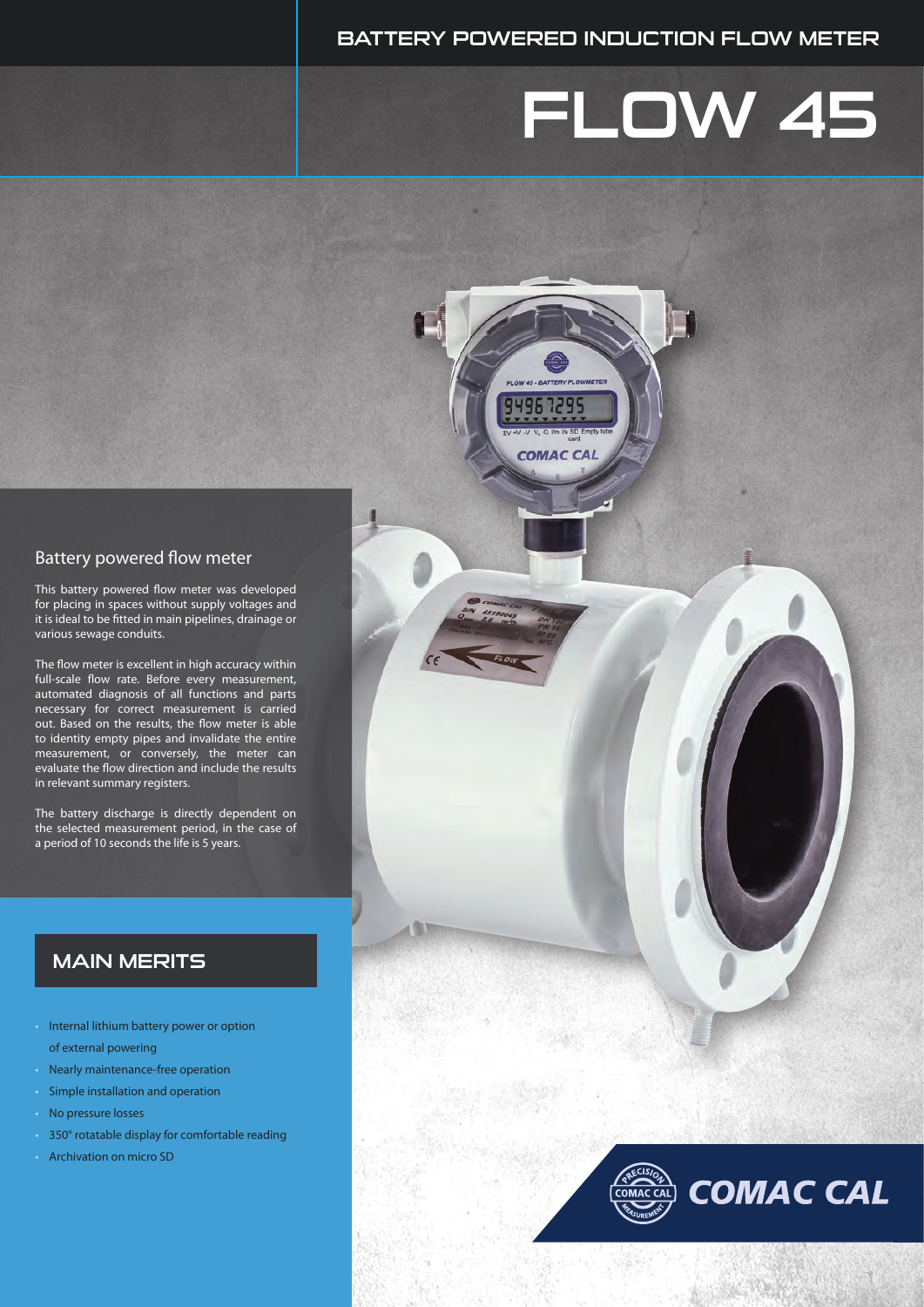## TECHNICAL DATA

| Power                                            | Replaceable lithium battery power pack / external (12 V DC, max. 500 mA)                                                          |
|--------------------------------------------------|-----------------------------------------------------------------------------------------------------------------------------------|
| Input power                                      | M12 - 5p (external powering, UART)                                                                                                |
|                                                  | M12-8p (ImpOut, RS485)                                                                                                            |
| Measurement periode                              | 160s                                                                                                                              |
| Design                                           | compact (T <sub>max</sub> 90 °C), separate (standard cable length 3 m)                                                            |
| Types of electronics                             | standard (Head - H)                                                                                                               |
| Diameter                                         | DN 10200                                                                                                                          |
| Lining material                                  | Rubber (hard, soft, with potable water test certificate): DN 25DN 200 (T <sub>max</sub> 70 °C)                                    |
|                                                  | PTFE: DN 10DN 80 (T <sub>max</sub> 150 °C for separate version),                                                                  |
|                                                  | Rilsan: DN 25DN 200 (T <sub>max</sub> 70 °C for separate version)                                                                 |
|                                                  | ETFE: DN 100DN 200 ( $T_{max}$ 150 °C), PFA, Ceramics (upon agreement with the<br>manufacturer)                                   |
| Electrodes material                              | CrNi steel DIN 1.4571, Hastelloy C4, Titanium, Tantalum                                                                           |
| Frame                                            | all-welded                                                                                                                        |
| Sensor material                                  | Flanged-stainless steel and structural steel with polyurethane coating                                                            |
|                                                  | Sandwich, threaded, food grade - stainless steel                                                                                  |
| Process connection                               | Sandwich (PN25 only)                                                                                                              |
|                                                  | Flanged DIN (EN1092) - carbon or stainless steel                                                                                  |
|                                                  | Threaded (EN 10226-1)                                                                                                             |
|                                                  | Food grade (DIN 11851 fitting, clamp)                                                                                             |
| Pressure                                         | PN10 (DIN), PN16 (DIN), PN25 (DIN), PN40 (DIN), PN64 (DIN), PN100 (DIN)                                                           |
|                                                  | 10K (JIS), 20K (JIS), 40K (JIS)                                                                                                   |
|                                                  | 150lb (ANSI), 300lb (ANSI)                                                                                                        |
| Minimum conductivity                             | 50 μS/cm                                                                                                                          |
| Flow range (Q <sub>min</sub> /Q <sub>max</sub> ) | bidirectional 0,2  12 m/s (1:60)                                                                                                  |
| Accuracy of flowmeter                            | 1 % for 110 m/s                                                                                                                   |
| Pressure loss                                    | Negligible                                                                                                                        |
| Additional electrodes                            | Grounding and detection electrodes for empty piping                                                                               |
| Empty pipe detection                             | DN 10DN 200                                                                                                                       |
| Display                                          | one line, alfanumerical LCD                                                                                                       |
| Controls                                         | 3x buttons (external: $\triangle$ and $\blacktriangledown$ , internal $-\triangle$ , <b>E</b> , $\blacktriangledown$ ), micro USB |
| Outputs                                          | M12 - 5p (external powering, UART)                                                                                                |
|                                                  | M12-8p (ImpOut, RS485)                                                                                                            |
| Archivation                                      | slot for micro SD card}                                                                                                           |
| Max. temperature of medium                       | 150 ℃ (according to the lining and design)                                                                                        |
| Max. ambient temperature                         | 555 °C                                                                                                                            |
| Degree protection of sensor                      | IP65, IP67, IP68                                                                                                                  |
| Degree protection of electronics                 | Standard unit (H - head) - IP65, IP67                                                                                             |

# **ELECTRONICS**

#### STANDARD UNIT (HEAD)



Setting of evaluation unit of the FLOW 45 can be done in two ways, setting via buttons or via PC. The two external buttons on the electronics housing side are used to view the values.







## FLOW RANGES

#### *Instantaneous flow rate corresponding to flow velocity*

| <b>Diameter</b> | $Q_{min}[m^3/h]$ | $Q_{max}[m^3/h]$     |
|-----------------|------------------|----------------------|
| nominal<br>[mm] | $1/60$ (0,2 m/s) | $(12 \, \text{m/s})$ |
| <b>DN10</b>     | 0,06             | 3,4                  |
| <b>DN15</b>     | 0,13             | 7,6                  |
| <b>DN 20</b>    | 0,24             | 14,2                 |
| <b>DN 25</b>    | 0,35             | 21                   |
| <b>DN32</b>     | 0,6              | 34                   |
| <b>DN40</b>     | 0,9              | 54                   |
| <b>DN50</b>     | 1,4              | 84                   |
| <b>DN65</b>     | 2,4              | 144                  |
| <b>DN80</b>     | 3,6              | 220                  |
| <b>DN 100</b>   | 5,6              | 340                  |
| <b>DN 125</b>   | 8,9              | 534                  |
| <b>DN 150</b>   | 1 <sub>3</sub>   | 760                  |
| <b>DN 200</b>   | 23               | 1350                 |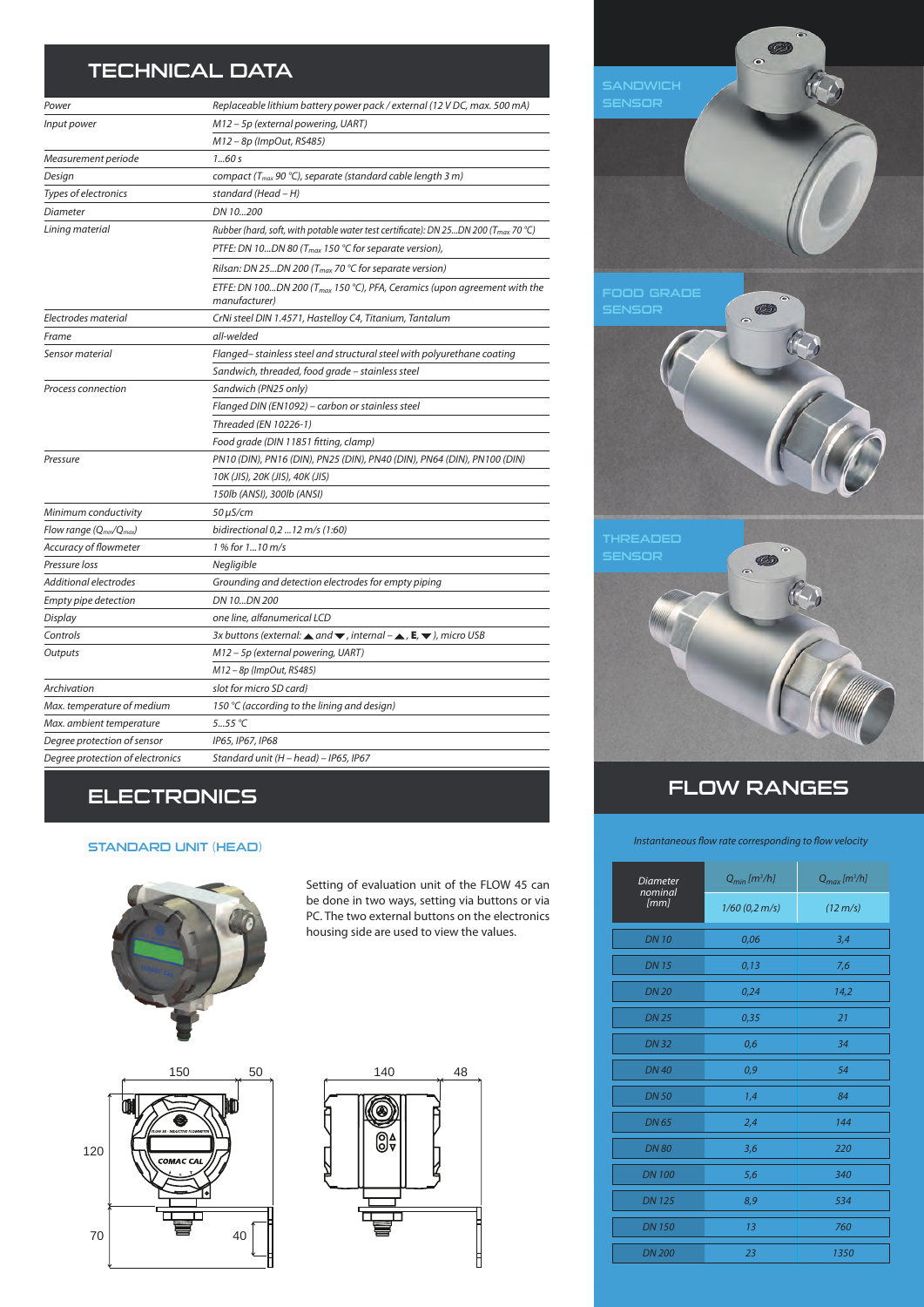## BATTERY POWERED INDUCTION FLOWMETER

# FLOW 45

FLANGE (EN 1092)









**L2**

SANDWICH CLAMP/FOOD THREAD (DIN32676/DIN11851)

THREAD (EN 10226-1)









Constructional lenghts can be modified upon agreement with the manufacturer.

|                    | Constructional length [mm] |                    | Outside diameter [mm]           |                          | Total height of [mm]     |                    |                          |          |                          |                |                                     |
|--------------------|----------------------------|--------------------|---------------------------------|--------------------------|--------------------------|--------------------|--------------------------|----------|--------------------------|----------------|-------------------------------------|
|                    |                            |                    |                                 |                          |                          |                    | Sensor body              |          | Compact design           |                | Separated design                    |
| Connection<br>[mm] |                            |                    |                                 |                          |                          |                    | <b>Threaded</b>          | Flanged  | <b>Threaded</b>          | Flanged        | standards.<br><b>Threaded</b>       |
|                    | Flanged                    | Sandwich<br>(PN25) | <b>Threaded</b><br>(connection) | Food<br><b>Thread</b>    | Food<br>Clamp            | Sandwich<br>(PN25) | <b>Food Thread</b>       | Sandwich | <b>Food Thread</b>       | Sandwich       | class and<br><b>Food Thread</b>     |
|                    |                            |                    |                                 |                          |                          |                    | <b>Food Clamp</b>        | (PN25)   | <b>Food Clamp</b>        | (PN25)         | <b>Food Clamp</b>                   |
| DN                 | L1                         | L2                 | L3                              | L3                       | L3                       | D <sub>1</sub>     | D <sub>2</sub>           | H1       | H <sub>2</sub>           | H <sub>3</sub> | H <sub>4</sub>                      |
| 10                 | 200                        | 90                 | 186 (3/8")                      | 173                      | 180                      | 51                 | 70                       | 173      | 177                      | 86             | 90                                  |
| 15                 | 200                        | 90                 | 190(1/2")                       | 165                      | 175                      | 51                 | 70                       | 173      | 177                      | 86             | 90                                  |
| 20                 | 200                        | 90                 | 200(3/4")                       | 170                      | 175                      | 61                 | 80                       | 173      | 182                      | 86             | required pressure<br>95             |
| 25                 | 200                        | 90                 | 200(1")                         | 180                      | 175                      | 71                 | 90                       | 178      | 187                      | 91             | 100                                 |
| 32                 | 200                        | 90                 | 228 (1 1/4")                    | 192                      | 175                      | 82                 | 100                      | 183      | 192                      | 96             | 105                                 |
| 40                 | 200                        | 110                | 248 (1 1/2")                    | 215                      | 203                      | 92                 | 116                      | 188      | 200                      | 101            | corresponds to the<br>113           |
| 50                 | 200                        | 110                | 258(2")                         | 228                      | 211                      | 107                | 136                      | 196      | 210                      | 109            | 123                                 |
| 65                 | 200                        | 130                | upon agreement                  | upon agreement           | upon agreement           | 127                | 151                      | 206      | 218                      | 119            | diameter<br>131                     |
| 80                 | 200                        | 130                | upon agreement                  | upon agreement           | upon agreement           | 142                | 177                      | 213      | 231                      | 126            | 144                                 |
| 100                | 250                        | 200                | $\overline{\phantom{a}}$        | $\overline{\phantom{a}}$ | $\overline{\phantom{0}}$ | 168                | $\overline{\phantom{0}}$ | 226      | $\overline{\phantom{0}}$ | 139            | outside<br>$\overline{\phantom{a}}$ |
| 125                | 250                        | 200                | $\overline{\phantom{a}}$        | $\overline{\phantom{0}}$ | ۰                        | 194                | $\overline{\phantom{0}}$ | 239      | $\overline{a}$           | 152            | The<br>$\overline{\phantom{0}}$     |
| 150                | 300                        | 200                | $\overline{\phantom{a}}$        | $\overline{\phantom{m}}$ | $\overline{\phantom{0}}$ | 224                | $\overline{a}$           | 254      | $\overline{a}$           | 167            | $\overline{\phantom{m}}$            |
| 200                | 350                        | 200                |                                 |                          | $\overline{\phantom{0}}$ | 284                | $\overline{\phantom{0}}$ | 284      | $\overline{\phantom{0}}$ | 197            | Note: D<br>$\overline{\phantom{a}}$ |